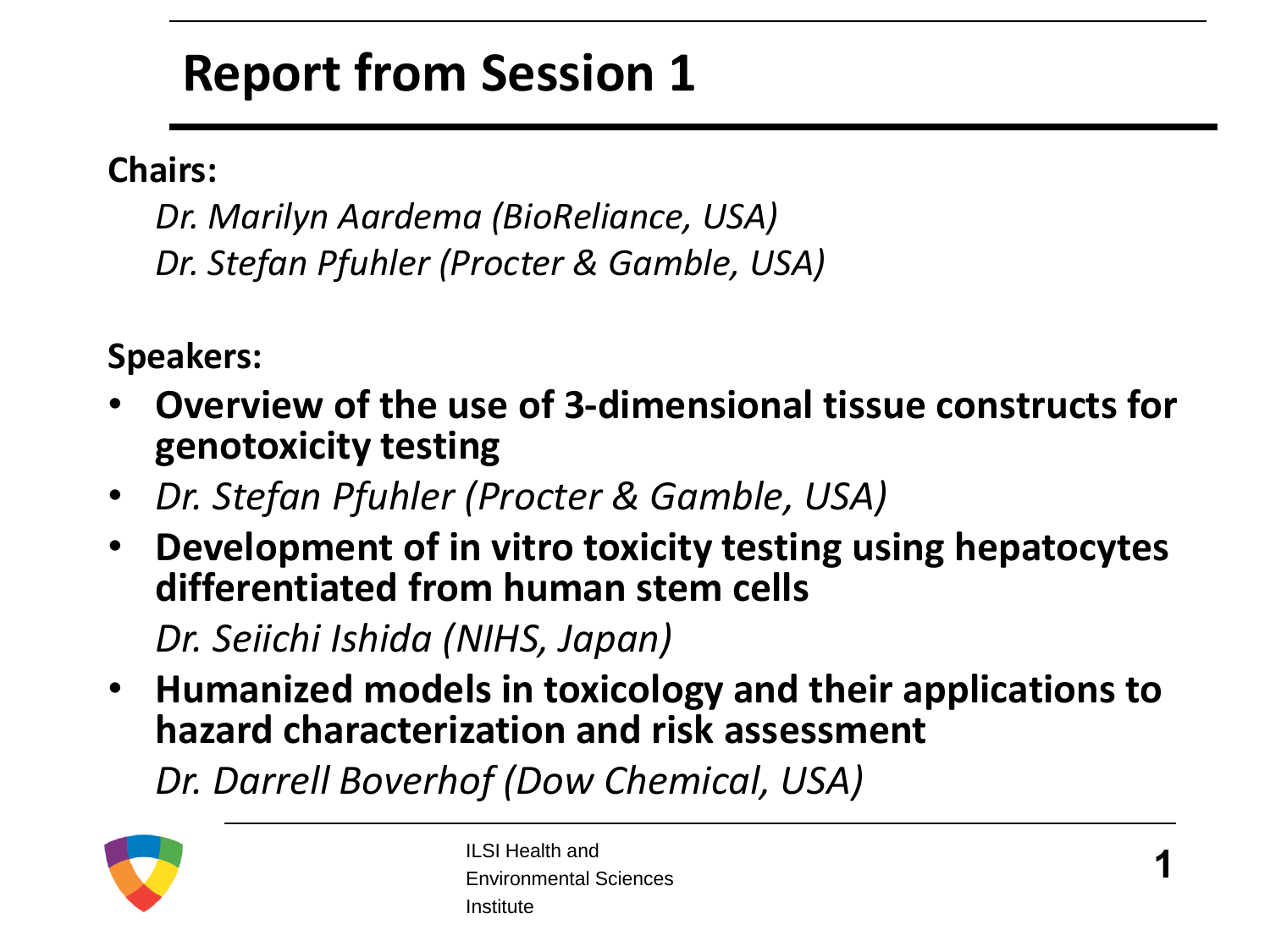### **Initial considerations (from discussion)**

- Need to define for every assay what the expected use in risk assessment is
	- Which questions do we want these assays to answer?
	- Which current gaps do they fill?
- Physiological anchoring is important
	- Key to interpreting in vitro assays are assay conditions reflective of in vivo physiological parameters?
- Genetox endpoint has to be model specific

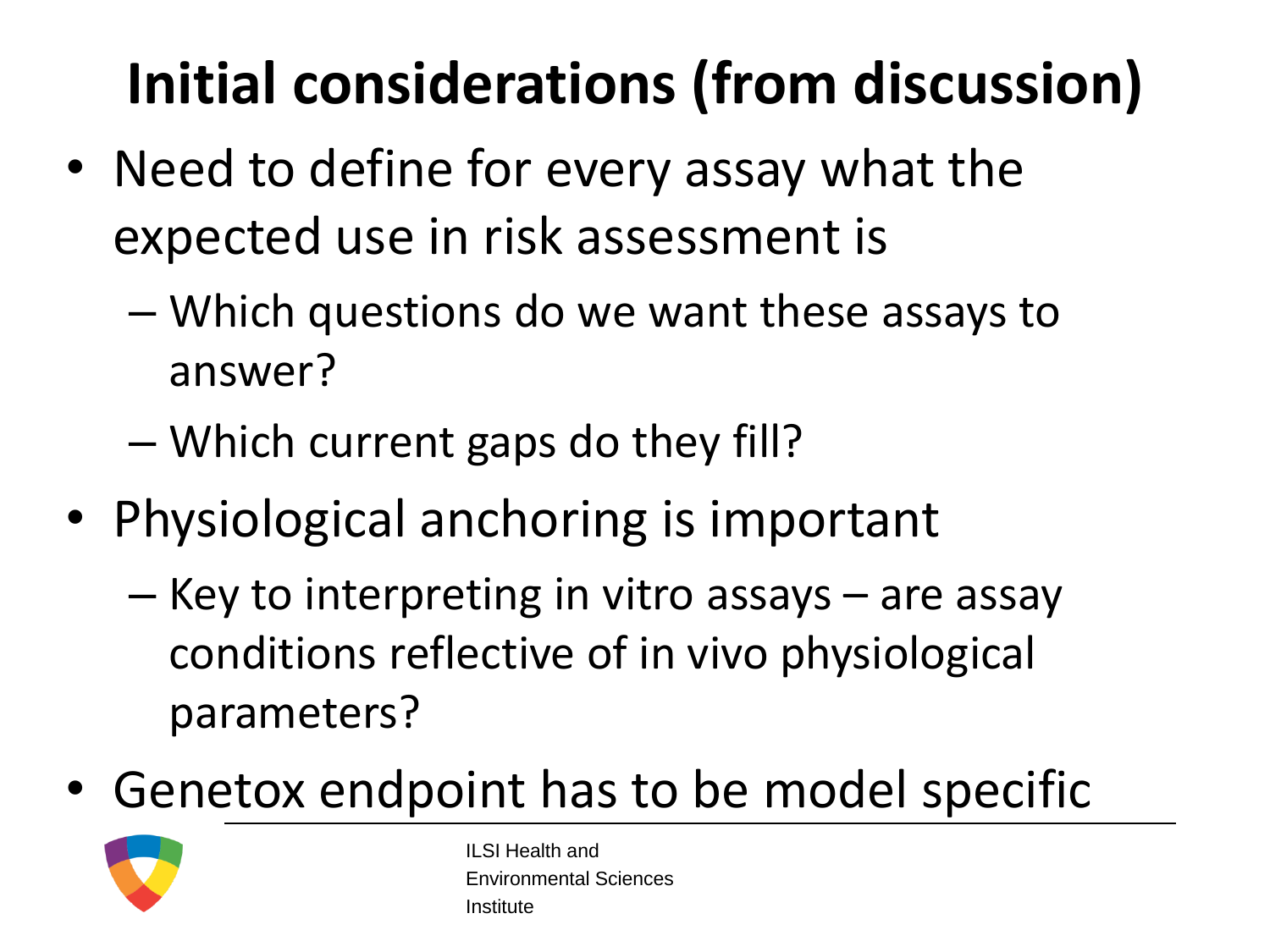#### **Strengths**

- Closer to 'in vivo' conditions
- Cells are of human origin and function more organlike in terms of cell viability, proliferation, metabolism, differentiation, morphology, gene and protein expression
- Allows for better characterization of human hazard and risk potential
- Provides insights into mode/mechanism of action (humanized models) and helps to extrapolate from rodent to humans

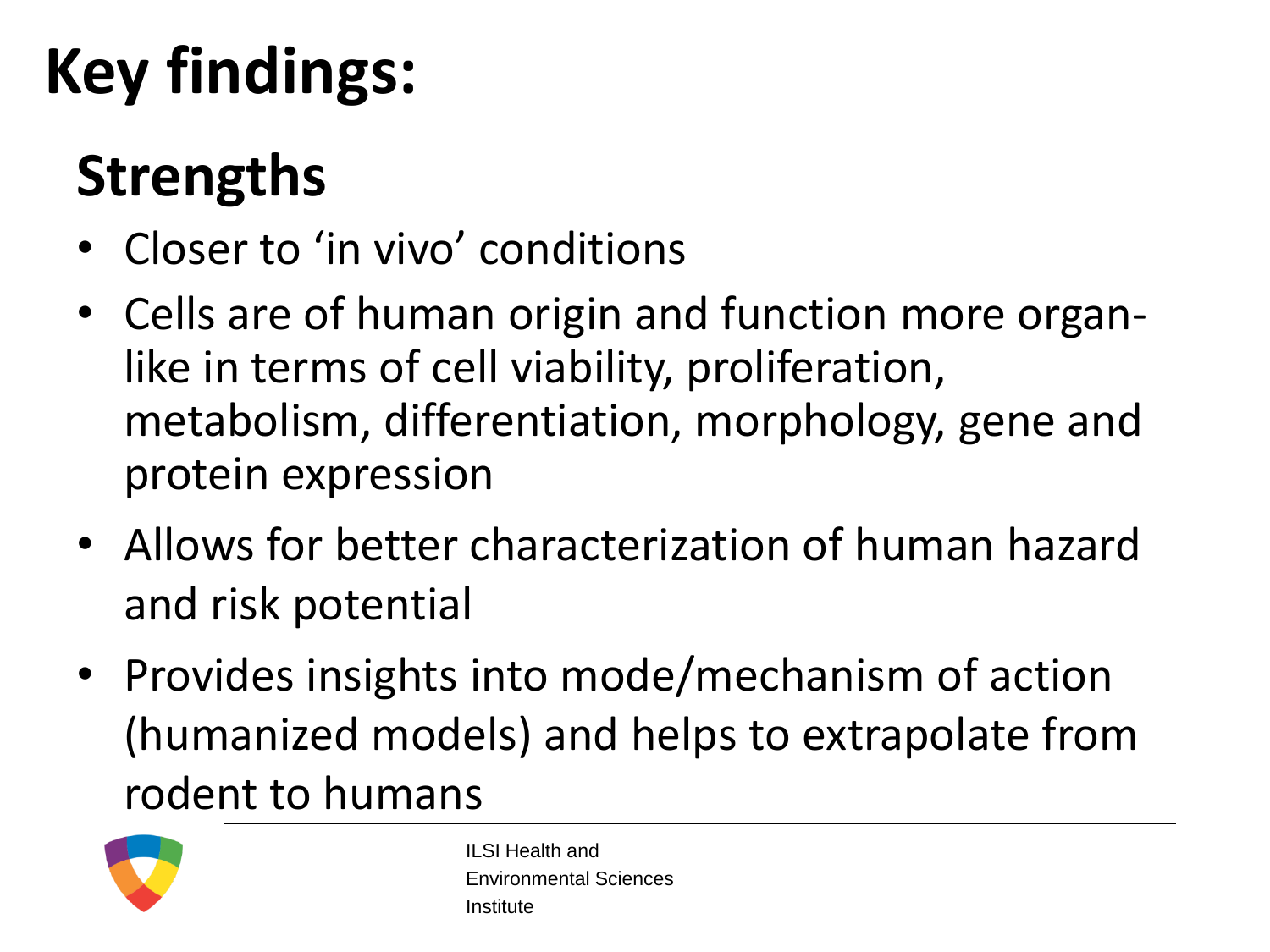#### **Opportunities**

- 3D constructs have the potential to serve as 2<sup>nd</sup> tear assays to follow up on positives from 1<sup>st</sup> tier
- Can be used where animal testing is impossible
- Humanized models: Allow for refinement in hazard and risk assessments and help decrease uncertainty, validate in vitro hypotheses
- Humanized models: Can be used to further define "toxicity pathways" thereby facilitating development of in vitro assays based on MoA

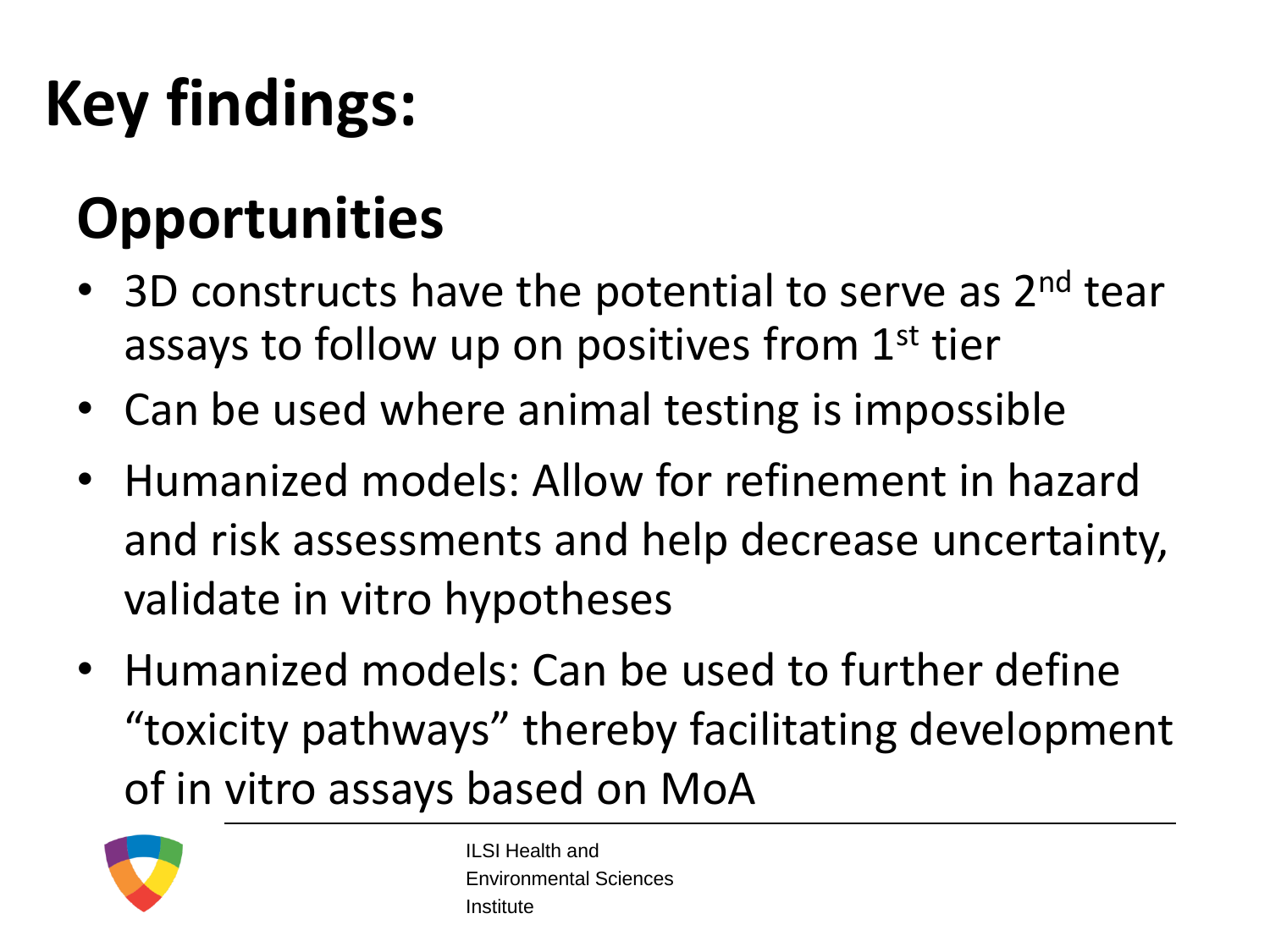#### **Weaknesses**

- More expensive
- Low to medium throughput
- Cover specific questions rather than broad space e.g. 3D skin models applicable for dermal exposure only
- Assays at various stage of development, and level of available supporting data varies also
- How reflect human vareabilty?

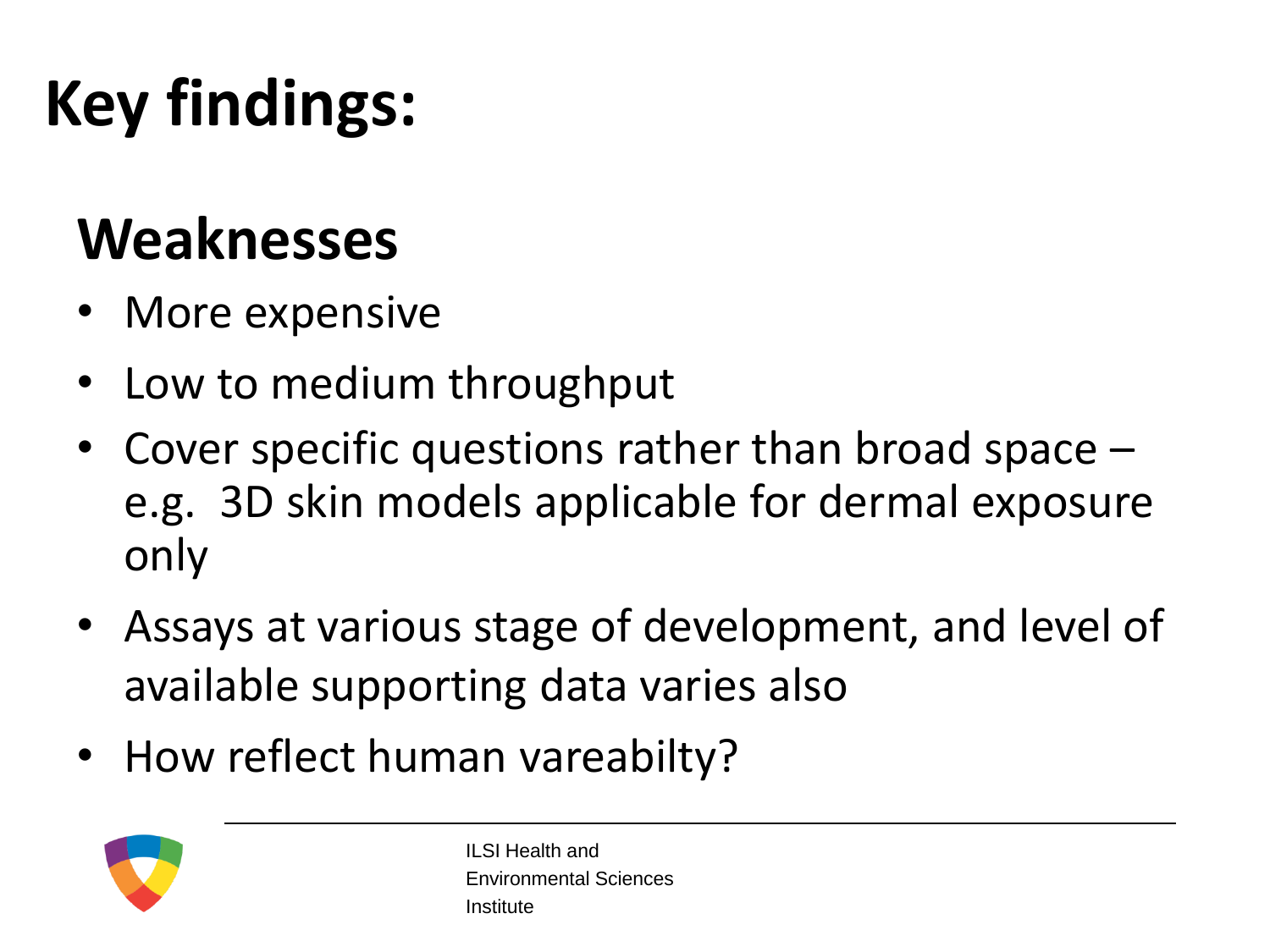#### **Threats**

- Models availability
- Cost/timing/approach for validation
- Acceptance of regulatory use

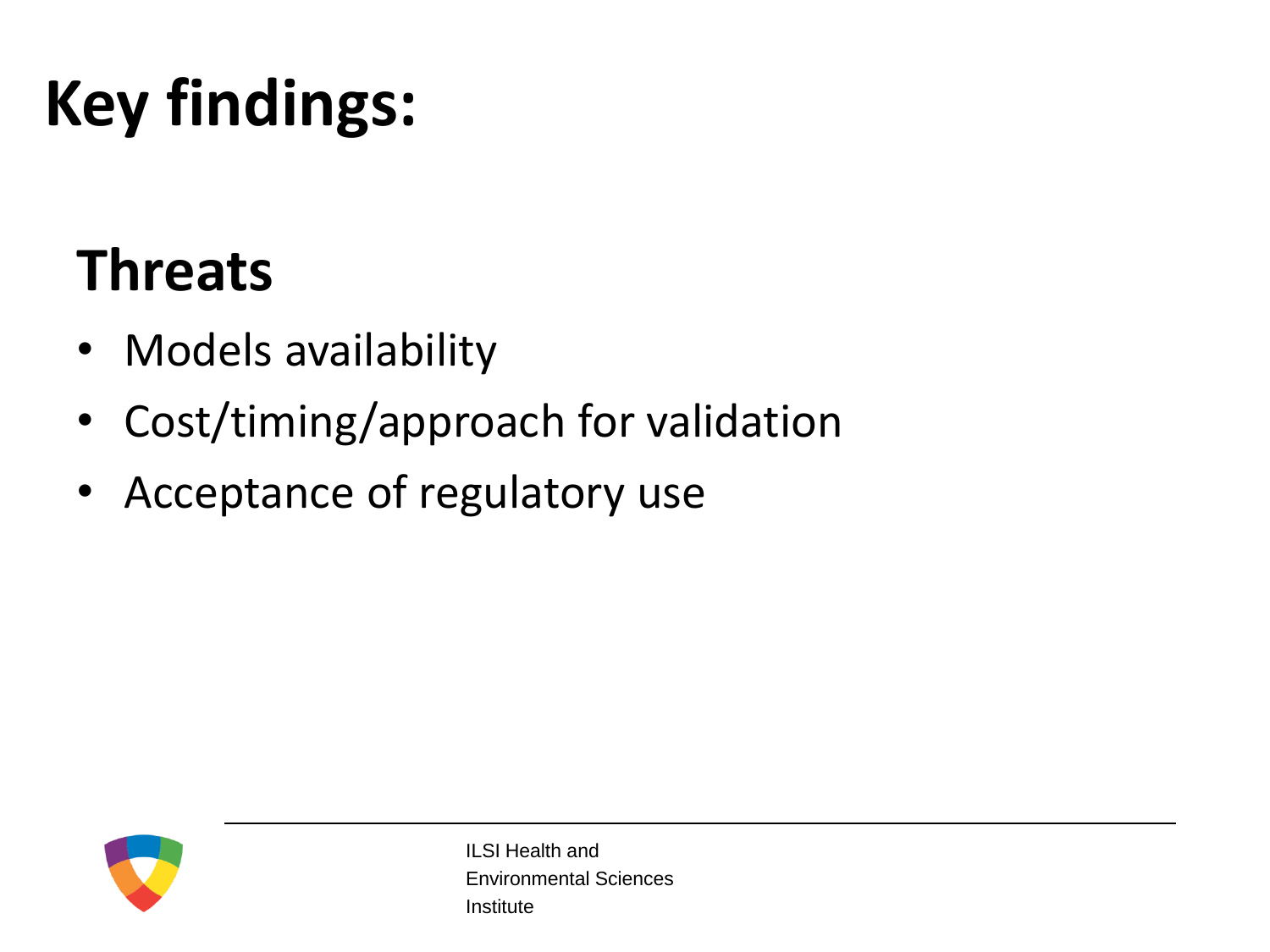# General Discussion

- Use model specific approach e.g, should not force proliferation if model does not proliferate naturally
- Model 'validation' needs to done on a case by case basis. Standard validation may not apply/ be necessary or practical
- For RA go beyond guideline studies
	- Test battery locks us in
	- How do we achieve regulatory acceptance?